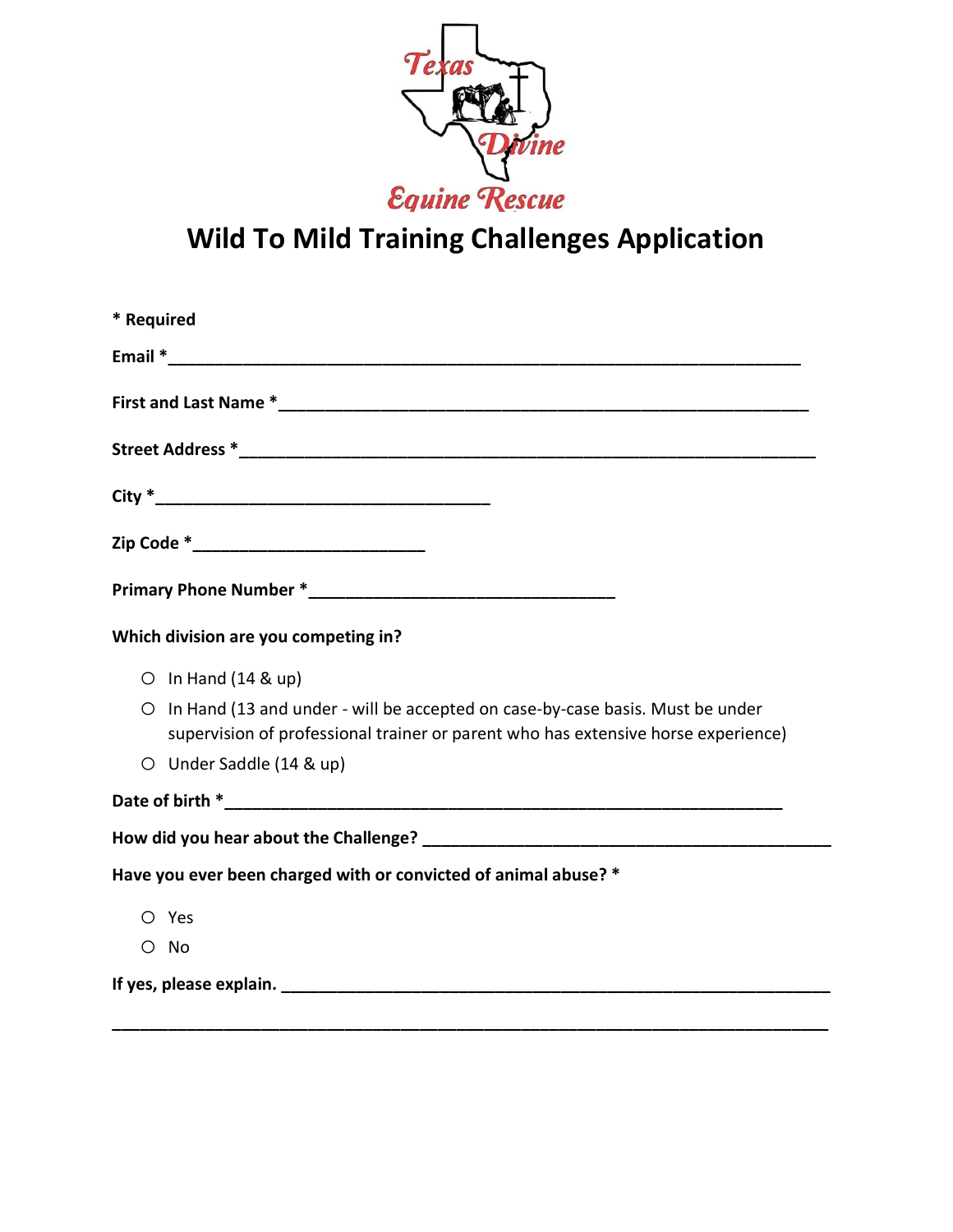**Describe your riding/ training history, including any competitive history, anyone you have trained with, how long you have been riding or training, etc: \* \_\_\_\_\_\_\_\_\_\_\_\_\_\_\_\_\_\_\_\_\_\_\_\_\_\_**

**\_\_\_\_\_\_\_\_\_\_\_\_\_\_\_\_\_\_\_\_\_\_\_\_\_\_\_\_\_\_\_\_\_\_\_\_\_\_\_\_\_\_\_\_\_\_\_\_\_\_\_\_\_\_\_\_\_\_\_\_\_\_\_\_\_\_\_\_\_\_\_\_\_\_\_\_\_\_**

**\_\_\_\_\_\_\_\_\_\_\_\_\_\_\_\_\_\_\_\_\_\_\_\_\_\_\_\_\_\_\_\_\_\_\_\_\_\_\_\_\_\_\_\_\_\_\_\_\_\_\_\_\_\_\_\_\_\_\_\_\_\_\_\_\_\_\_\_\_\_\_\_\_\_\_\_\_\_**

**\_\_\_\_\_\_\_\_\_\_\_\_\_\_\_\_\_\_\_\_\_\_\_\_\_\_\_\_\_\_\_\_\_\_\_\_\_\_\_\_\_\_\_\_\_\_\_\_\_\_\_\_\_\_\_\_\_\_\_\_\_\_\_\_\_\_\_\_\_\_\_\_\_\_\_\_\_\_**

**\_\_\_\_\_\_\_\_\_\_\_\_\_\_\_\_\_\_\_\_\_\_\_\_\_\_\_\_\_\_\_\_\_\_\_\_\_\_\_\_\_\_\_\_\_\_\_\_\_\_\_\_\_\_\_\_\_\_\_\_\_\_\_\_\_\_\_\_\_\_\_\_\_\_\_\_\_\_**

**What is your T-shirt size? \***

- o **<sup>S</sup>**
- o **<sup>M</sup>**
- o **<sup>L</sup>**
- o **XL**
- o **XXL**

**Please let us know your experience with unhandled horses. \***

Do you currently own any horses/equines? If yes, how many?

**\_\_\_\_\_\_\_\_\_\_\_\_\_\_\_\_\_\_\_\_\_\_\_\_\_\_\_\_\_\_\_\_\_\_\_\_\_\_\_\_\_\_\_\_\_\_\_\_\_\_\_\_\_\_\_\_\_\_\_\_\_\_\_\_\_\_\_\_\_\_**

**\_\_\_\_\_\_\_\_\_\_\_\_\_\_\_\_\_\_\_\_\_\_\_\_\_\_\_\_\_\_\_\_\_\_\_\_\_\_\_\_\_\_\_\_\_\_\_\_\_\_\_\_\_\_\_\_\_\_\_\_\_\_\_\_\_\_\_\_\_\_\_\_\_\_\_\_\_\_**

**\_\_\_\_\_\_\_\_\_\_\_\_\_\_\_\_\_\_\_\_\_\_\_\_\_\_\_\_\_\_\_\_\_\_\_\_\_\_\_\_\_\_\_\_\_\_\_\_\_\_\_\_\_\_\_\_\_\_\_\_\_\_\_\_\_\_\_\_\_\_\_\_\_\_\_\_\_\_**

**Are your horses current on their vaccinations?**

- o Yes
- o No

**Do your equines have current Coggins?**

- o Yes
- o No

**Would stallions and jacks be kept away from your Challenge horse?**

- o Yes
- o No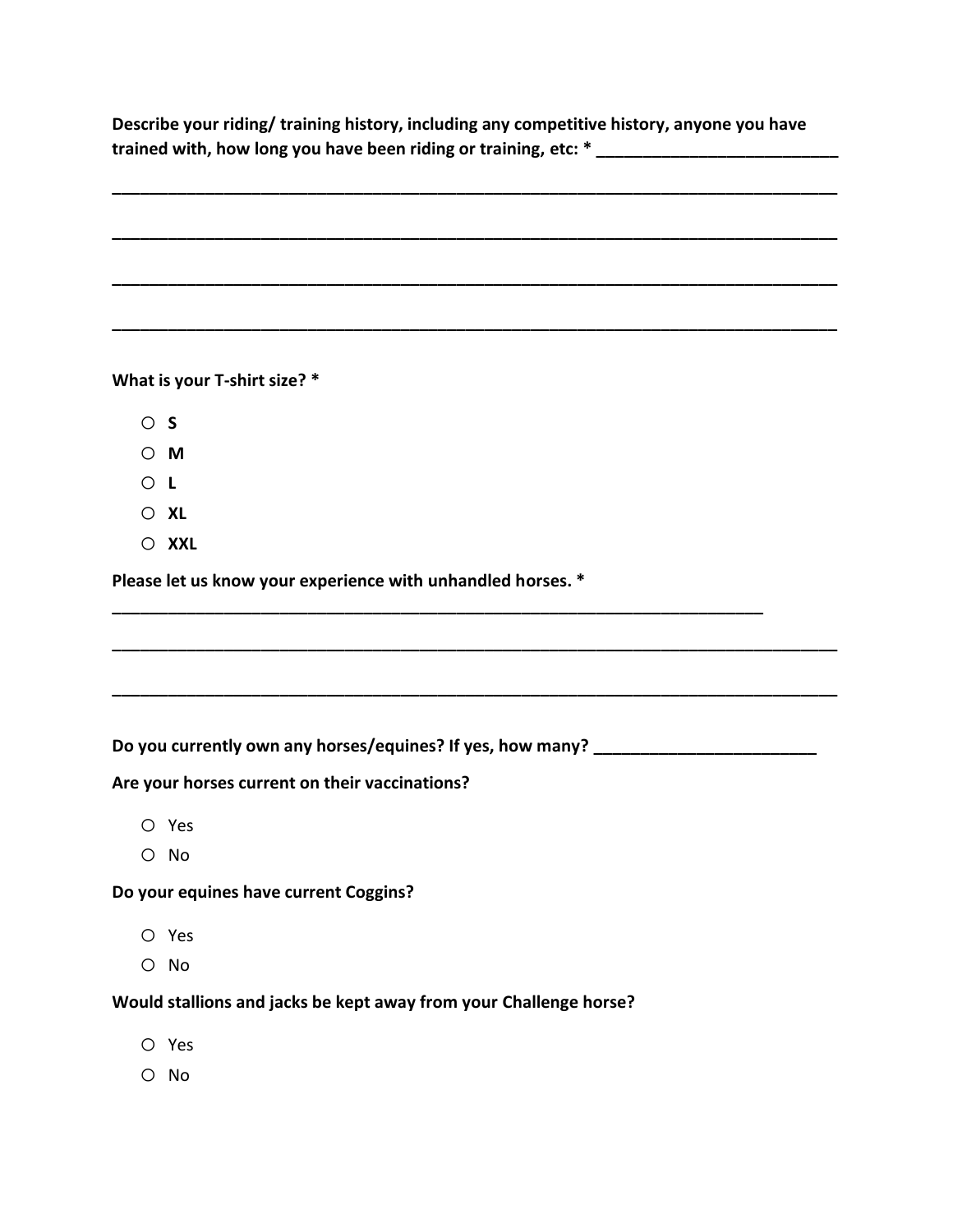## **Is your fencing in good repair?**

- o Yes
- o No

**Do the horses have pasture, turnout, stalls with runs?**

- o pasture
- o turn out
- $\bigcirc$  stalls with runs

**Tell us about your pasture. \_\_\_\_\_\_\_\_\_\_\_\_\_\_\_\_\_\_\_\_\_\_\_\_\_\_\_\_\_\_\_\_\_\_\_\_\_\_\_\_\_\_\_\_\_\_\_\_\_\_\_\_\_\_\_**

**Describe shelter available to horses. \_\_\_\_\_\_\_\_\_\_\_\_\_\_\_\_\_\_\_\_\_\_\_\_\_\_\_\_\_\_\_\_\_\_\_\_\_\_\_\_\_\_\_\_\_\_\_**

**If the horse will be kept at an address other than the address you listed above, please provide the facility name, owner/manager name, address of the facility, and contact information for the owner/manager of the facility: \_\_\_\_\_\_\_\_\_\_\_\_\_\_\_\_\_\_\_\_\_\_\_\_\_\_\_\_\_\_\_\_\_\_\_\_\_\_\_\_\_\_\_\_\_\_\_\_**

**\_\_\_\_\_\_\_\_\_\_\_\_\_\_\_\_\_\_\_\_\_\_\_\_\_\_\_\_\_\_\_\_\_\_\_\_\_\_\_\_\_\_\_\_\_\_\_\_\_\_\_\_\_\_\_\_\_\_\_\_\_\_\_\_\_\_\_\_\_\_\_\_\_\_\_\_\_\_**

**\_\_\_\_\_\_\_\_\_\_\_\_\_\_\_\_\_\_\_\_\_\_\_\_\_\_\_\_\_\_\_\_\_\_\_\_\_\_\_\_\_\_\_\_\_\_\_\_\_\_\_\_\_\_\_\_\_\_\_\_\_\_\_\_\_\_\_\_\_\_\_\_\_\_\_\_\_\_**

**\_\_\_\_\_\_\_\_\_\_\_\_\_\_\_\_\_\_\_\_\_\_\_\_\_\_\_\_\_\_\_\_\_\_\_\_\_\_\_\_\_\_\_\_\_\_\_\_\_\_\_\_\_\_\_\_\_\_\_\_\_\_\_\_\_\_\_\_\_\_\_\_\_\_\_\_\_\_**

**\_\_\_\_\_\_\_\_\_\_\_\_\_\_\_\_\_\_\_\_\_\_\_\_\_\_\_\_\_\_\_\_\_\_\_\_\_\_\_\_\_\_\_\_\_\_\_\_\_\_\_\_\_\_\_\_\_\_\_\_\_\_\_\_\_\_\_\_\_\_\_\_\_\_\_\_\_\_**

**\_\_\_\_\_\_\_\_\_\_\_\_\_\_\_\_\_\_\_\_\_\_\_\_\_\_\_\_\_\_\_\_\_\_\_\_\_\_\_\_\_\_\_\_\_\_\_\_\_\_\_\_\_\_\_\_\_\_\_\_\_\_\_\_\_\_\_\_\_\_\_\_\_\_\_\_\_\_**

**\_\_\_\_\_\_\_\_\_\_\_\_\_\_\_\_\_\_\_\_\_\_\_\_\_\_\_\_\_\_\_\_\_\_\_\_\_\_\_\_\_\_\_\_\_\_\_\_\_\_\_\_\_\_\_\_\_\_\_\_\_\_\_\_\_\_\_\_\_\_\_\_\_\_\_\_\_\_**

**\_\_\_\_\_\_\_\_\_\_\_\_\_\_\_\_\_\_\_\_\_\_\_\_\_\_\_\_\_\_\_\_\_\_\_\_\_\_\_\_\_\_\_\_\_\_\_\_\_\_\_\_\_\_\_\_\_\_\_\_\_\_\_\_\_\_\_\_\_\_\_\_\_\_\_\_\_\_**

**\_\_\_\_\_\_\_\_\_\_\_\_\_\_\_\_\_\_\_\_\_\_\_\_\_\_\_\_\_\_\_\_\_\_\_\_\_\_\_\_\_\_\_\_\_\_\_\_\_\_\_\_\_\_\_\_\_\_\_\_\_\_\_\_\_\_\_\_\_\_\_\_\_\_\_\_\_\_**

**Please provide the name and phone number for your veterinarian. \_\_\_\_\_\_\_\_\_\_\_\_\_\_\_\_\_\_\_\_\_\_**

**Please provide a personal reference and include their phone number and email address.**

**SIGNATURE SECTION (Please initial next to I agree)**

**I agree that I have read, understood, and will abide by the Bluebonnet Rescue Horse Training Challenge rulebook \***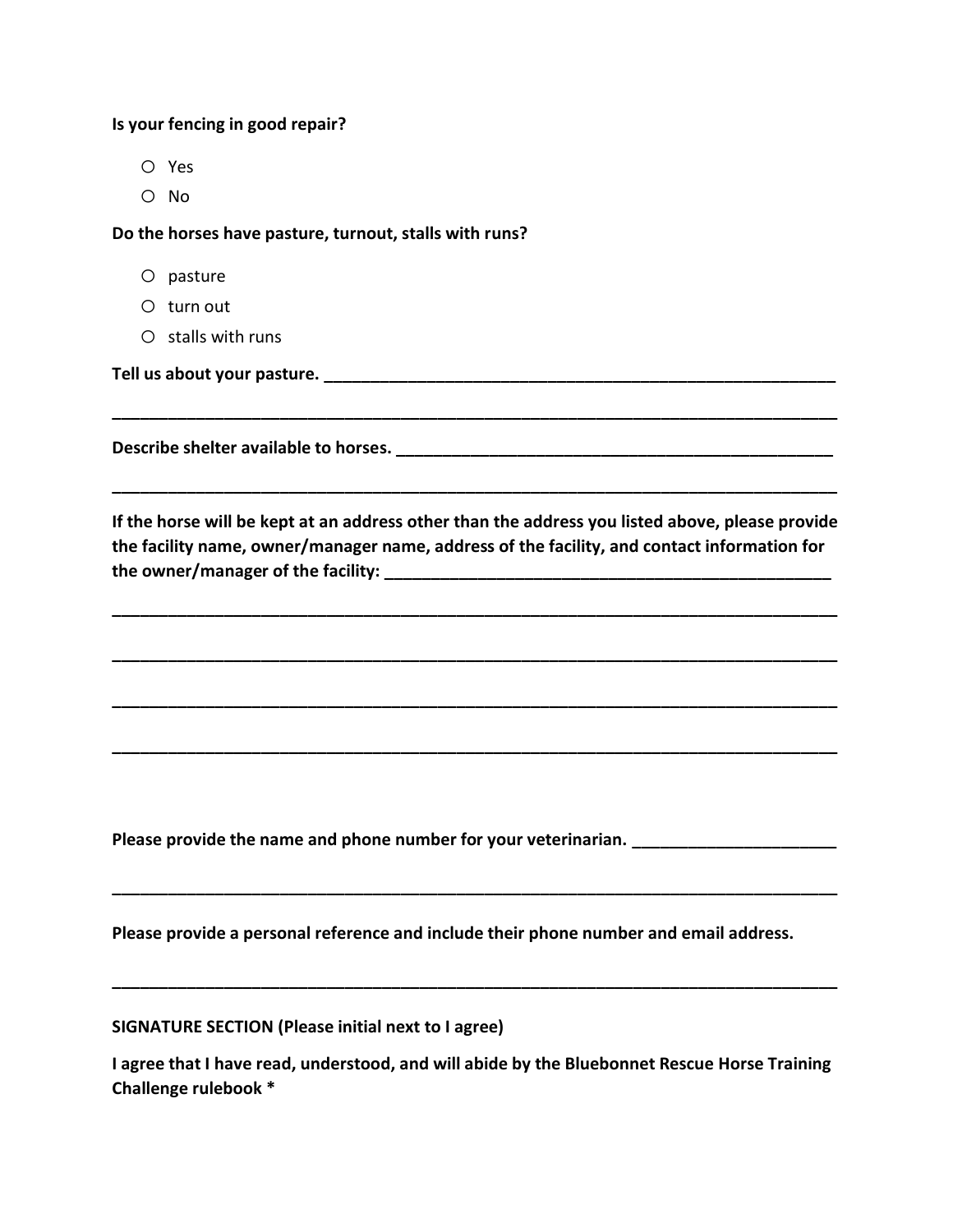I agree.

**I agree to make sure all vaccinations, Coggins, and dental work is up to date before the event (and will get pre-approval to update any needed vet work) and agree to bring my horses' current, negative Coggins, and health records to the event. \***

I agree.

**I understand that it is my responsibility to transport my Challenge horse from him/her current location to my home or facility for the training period and then to the Training Challenge. I also understand I will not be reimbursed for travel/mileage/fuel/etc.** 

I agree. \_\_\_\_\_\_\_

**I understand that if I want to adopt my Challenge partner, I must let the Adoption Coordinator know, sign the contract, and pay the adoption fee. If not, my horse will be available for adoption through the auction event. \***

 $I$  agree.

**I agree to allow photos I post on Facebook as well as photos taken at the Wild To Mild Training Challenge and any practice days to be used on the rescue's websites, Facebook pages, and in promotional materials. \***

I agree.

**I understand that Texas Divine Equine Rescue will make every reasonable effort to hold the Wild To Mild Training Challenge on the date advertised. However, I also understand that natural or manmade disaster, including but not limited to hurricane or tropical storm, tornado, flooding, fire, pandemic, etc., might require that the event be postponed to a later date or possibly cancelled. If this happens, TDER will make every effort to contact each applicant to inform them of the change in date as soon as possible. \***

I agree.

**I understand that this is a judged competition, and I may not win prize money. Whether or not I win prize money, Texas Divine Equine Rescue will not pay training fees, boarding fees, or other expenses incurred that are not explicitly listed in the rules of the Training Challenge. \***

I agree. \_\_\_\_\_\_\_\_\_\_\_\_\_\_\_\_\_\_\_\_

**By signing this application, I agree not to hold Texas Divine Equine Rescue liable in the event of injury, death, or damage to any human, animal, or property as a result of activities or actions of the equine I am assigned for the Training Challenge. In addition, I, the undersigned, have read and understand the following warning: WARNING UNDER TEXAS LAW (CHAPTER 87, CIVIL PRACTICE AND REMEDIES CODE), AN EQUINE PROFESSIONAL IS NOT LIABLE FOR AN**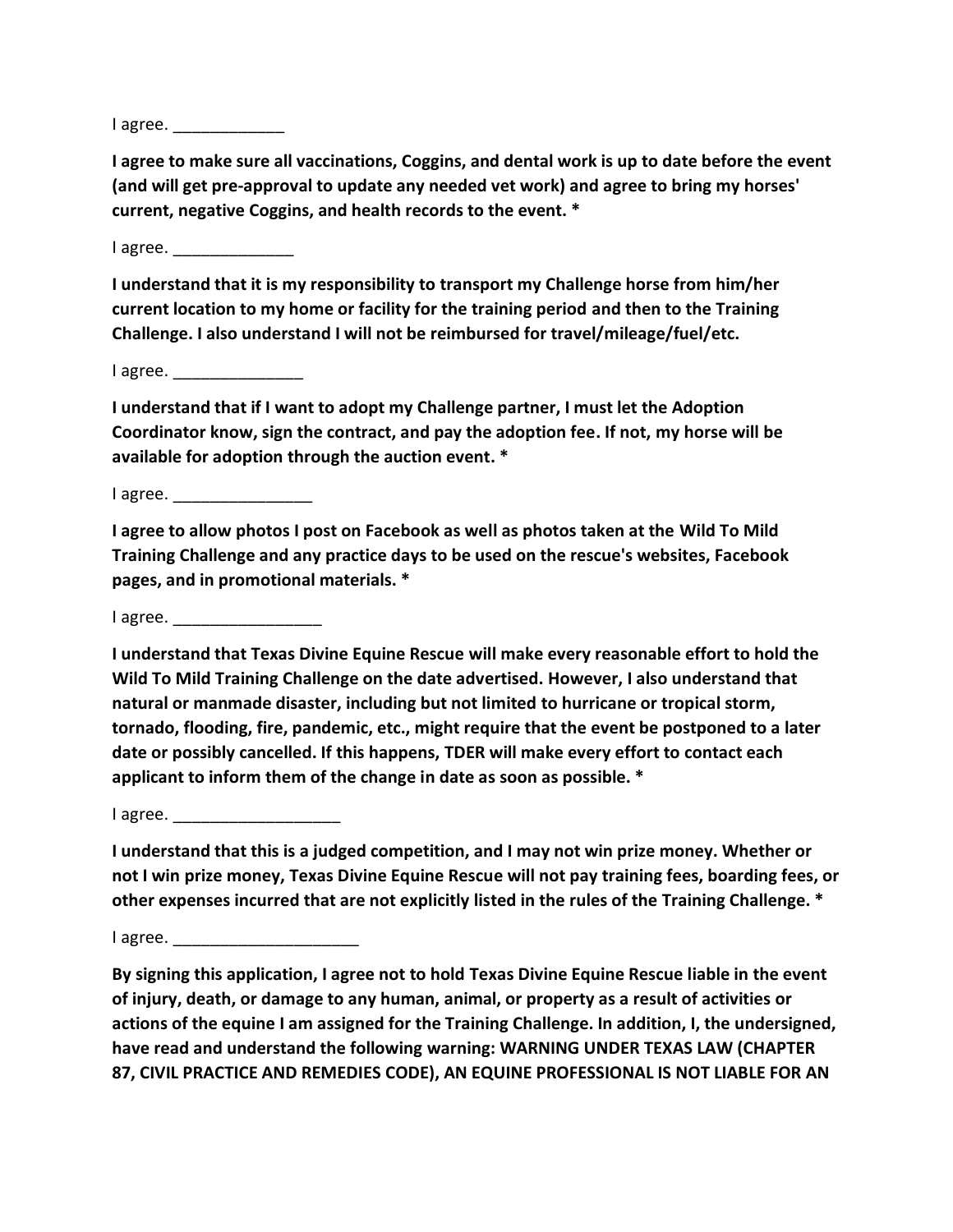**INJURY TO OR THE DEATH OF A PARTICIPANT IN EQUINE ACTIVITIES RESULTING FROM THE INHERENT RISKS OF EQUINE ACTIVITIES. \***

 $I$  agree.

**In consideration of Texas Divine Equine Rescue allowing my participation in this activity, under the terms set forth herein, I, the RIDER/PARTICIPANT, and the parent or guardian thereof if a minor, do agree to hold Texas Divine Equine Rescue harmless and release its officers, coordinators, judges, facilitators, premises owners, insurers, and affiliated organizations from legal liability due to Texas Divine Equine Rescue's ordinary negligence; and I do further agree that except in the event of Texas Divine Equine Rescue's gross negligence and willful and wanton misconduct, I shall not bring any claims, demand, legal actions and causes of action, against Texas Divine Equine Rescue and/or its associates, for any economic and non-economic losses due to bodily injury, death, property damage, sustained by me and/or my minor child or legal ward in relation to the premises and operations of Texas Divine Equine Rescue to include while riding, handling, or otherwise being near horses owned by or in the care, custody and control of Texas Divine Equine Rescue. \***

I agree. \_\_\_\_\_\_\_\_\_\_\_\_\_\_\_\_\_\_\_\_\_

**Signature \_\_\_\_\_\_\_\_\_\_\_\_\_\_\_\_\_\_\_\_\_\_\_\_\_\_\_\_\_\_\_\_\_\_\_\_\_\_\_\_\_\_\_\_\_\_\_\_\_\_\_\_\_\_\_\_\_\_\_\_\_\_**

**\_\_\_\_\_\_\_\_\_\_\_\_\_\_\_\_\_\_\_\_\_\_\_\_\_\_\_\_\_\_\_\_\_\_\_\_\_\_\_\_\_\_\_\_\_\_\_\_\_\_\_\_\_\_\_\_\_\_\_\_\_\_**

**Date \_\_\_\_\_\_\_\_\_\_\_\_\_\_\_\_\_\_\_\_\_\_\_\_\_\_\_\_\_\_\_\_\_**

**Signature of guardian (if competitor is under 18)**

**Date \_\_\_\_\_\_\_\_\_\_\_\_\_\_\_\_\_\_\_\_\_\_\_\_\_\_\_\_\_\_\_\_\_**

## **LIABILITY WAIVER**

**Liability Release: I AGREE THAT: In consideration of Texas Divine Equine Rescue allowing my or my child's participation in the Wild To Mild Training Challenge and under the terms set forth herein, I, for myself and and/or heirs, administrators, personal representatives, or assigns, do agree to hold harmless, release, and discharge Texas Divine Equine Rescue, its owners, agents, employees, officers, directors, representatives, assigns, members, and**